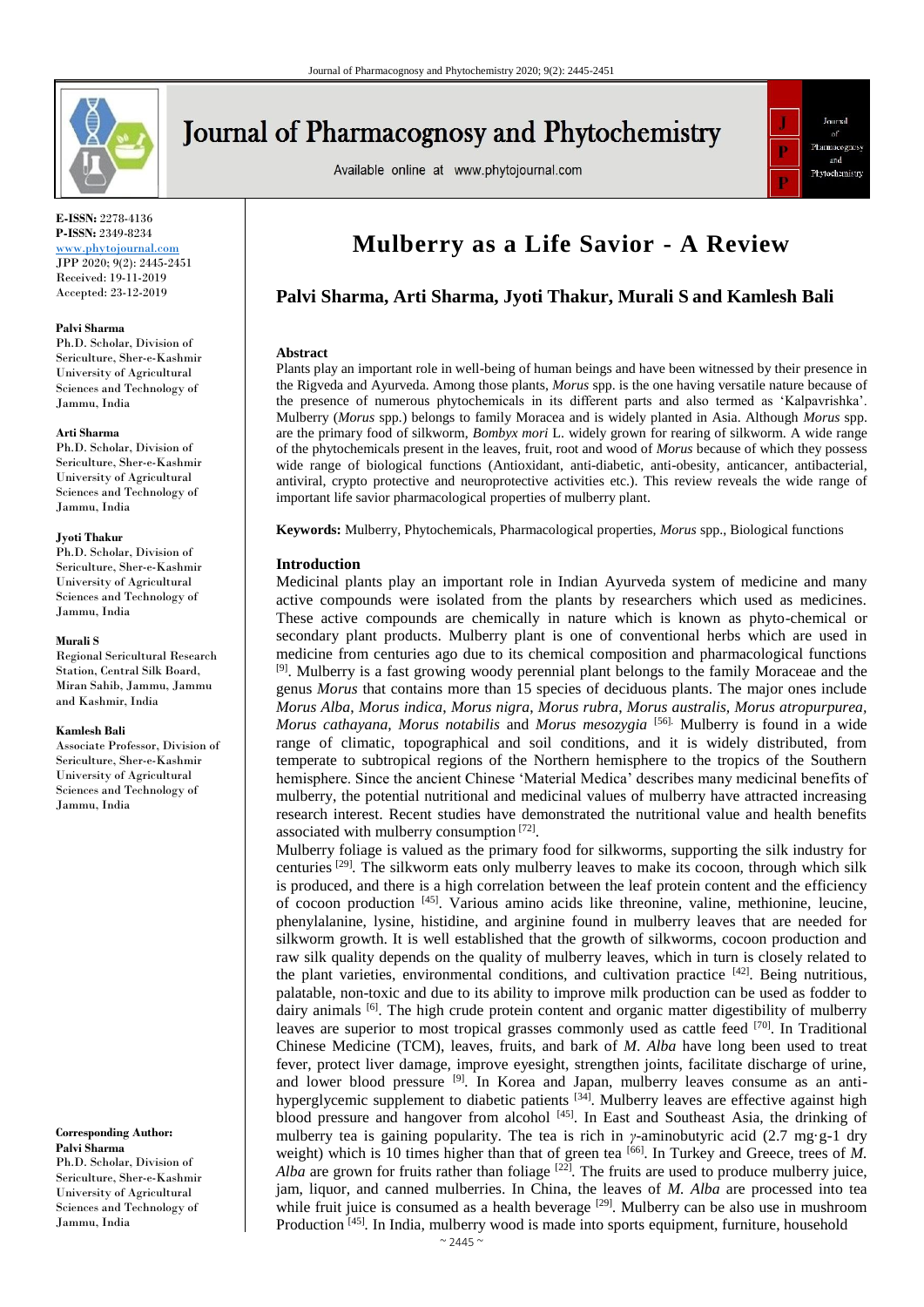#### utensils, and agricultural implements [16].

Studies reveals that the nutritional composition of mulberry leaves on dry weight basis that it contains 15.31- 30.91 *per cent* protein, 2.09- 7.92 *per cent* fat, 9.9-13.85 *per cent* crude fiber, 27.60- 43.6 *per cent* neutral dietary fiber (NDF) and 11.3-17.24 *per cent* ash contents [64]. Mulberry leaves containing sugars, rutin, quercetin, volatile oil, amino acid, vitamins and microelements that have so many pharmacological activities such as reducing blood glucose, ant hyperlipidemia, hypertensive, bacteriostatic and antivirus. Bio active compounds in different species of mulberry can enhance lifespan [69]. Different pharmaceutical properties of mulberry plants are reviewed by many scientists and they have reported that, many biochemical compounds such as Moran line, *Alba* furan, *Alba*nol, Morusin, Kuwanol, Calystegine and Hydroxymoricin are isolated from mulberry plants play an important role in pharmaceutical industry [3].

Photochemical studies have identified three flavonol glycosides, quercetin 3-(6 malonylglucoside), rutin and isoqercitrin, as major antioxidant compounds in the ethanol leaf extract of *M. Alba*<sup>[34]</sup> whereas by butanol extraction of leaf, two novel prenylflavanes and a glycoside, along with six known compounds, isoqercitrin, astragalin, scopolin, skimming, roseoids II and benzyl D-glucopyranoside were isolated [18] . Phytochemical studies of fruits of *Morus Alba* revealed that there are five anthocyanins [20] and 25 phenolic compounds [71] present in the fruit. From the root bark of *M. Alba*, polyhydroxylated alkaloids have been isolated, including 1-deoxynojirimycin (DNJ) and its derivatives [7] *.*  The contents of DNJ is also present in the leaves of some varieties of mulberry, usually the younger leaves have higher DNJ content than the older leaves  $[27]$ . Other compounds identified from the root and root bark include terpenoids, flavonoids, stilbenoids and coumarins. Some bioactive compounds include mulberroside, resveratol and oxyresveratrol found in twig and stem of *M. Alba* [14]**.**

## **Antioxidant activities of mulberry**

Free radicals are chemical species possessing an unpaired electrons considered as fragments of molecules are generally very reactive. They are produced continuously in the cells either accidental by-products of metabolism or deliberately, for example, phagocytosis <sup>[2]</sup>. The potentially reactive derivatives of oxygen, ascribed as Reactive Oxygen Species (ROS) such as superoxide radical  $(O_2)$ -), hydrogen peroxide  $(H<sub>2</sub>O<sub>2</sub>)$ , hydroxyl radicals (OH) and alkoxyl radicals (RO) are routinely generated at low levels by plant cells. Under normal circumstances, production and destruction of ROS is well regulated in cell metabolism and there is equilibrium between the ROS generated and antioxidant enzymes present [21]. However, exposure of plants to adverse environmental conditions, ROS production will overcome scavenging systems favoring the ROS upsurge that culminate in oxidative stress <sup>[64]</sup>. In these conditions, ROS attack vital bio-molecules and disturb the cell metabolism and ultimately cell causes its own death. Plants have developed specific anti-oxidative defense enzymes including catalase, peroxidase, polyphenol oxidase, ascorbate peroxidase and glutathione reductase to control rapidly increasing ROS under various environmental stress conditions [63]. To avoid hazards associated with oxidative stress, antioxidants in the form of food supplement is required by the human body  $[56]$ .

Antioxidant activity of *Morus* leaf was tested using silica gel column chromatography and isolated constituents were analyzed in vitro for antioxidant activity against DPPH and ABTS radicals [31]. Four flavonoids were isolated and all these compounds showed DPPH and ABTS radical scavenging activity  $[74]$ . Antioxidant potential of fruits of four mulberry species namely *Morus Alba, M. nigra, M. indica* and *M. laevigata* were studied and the result indicated higher total phenol and alkaloid contents having values  $[(880±7.20) (1650 \pm 12.25)$ ] mg/100g fresh weight and  $[(390 \pm 3.22) (660±5.25)$ ] mg/100g fresh weight respectively. Based on the results, it was concluded that mulberry fruit is a potential source of food diet and radical scavenging activity  $[30]$ . White mulberry stem bark, root bark, leaves and fruit content of methanolic extract was evaluated by *in vitro* standard method using spectrophotometer  $^{[37]}$ . Among the extracts, stem bark showed highest antioxidant activity and hence, plant could serve as effective free radical inhibitor. Mulberry leaves treated with UV-C found to contain three different phytoalexins namely moracin C, moracin N and chalcomoracin and they are capable of scavenging superoxide anion [60]. Three different extracts of *M. nigra* (fruit juice, hydrochloric acid and polyphenols) on haemoglobin glycolysation, peroxidative damage to human erythrocytes were studied. All the three extracts inhibited haemoglobin glycolysation and haemolysis of human erythrocytes. Results suggest that *Morus nigra* has protective action against biomembranes and biomolecules [43].

## **Hypoglycemic activity**

Hypoglycemia is a condition that occurs when blood sugar level is too low in body. Diabetes mellitus is caused by the ineffectiveness of the insulin produced by pancreas  $[10]$ . The Diabetes mellitus is a group of metabolic disorders. It is characterized by high blood sugar (glucose) levels. This high blood sugar (glucose) levels is in response to the defects in insulin secretion, or its action, or both. The disease diabetes mellitus was first identified as a disease associated with "sweet urine," and excessive muscle loss in the ancient world. Increased levels of blood glucose (which may also called as hyperglycemia) lead to spillage of glucose into the urine, hence the term sweet urine  $[32]$ . Due to inadequacy of insulin secreted by pancreas the concentration level of glucose increase in blood which harm many body systems in specifically the blood vessels and nerves [10].

The leaves of mulberry are one of the important herbal medicines used for the treatment of hyperglycemia. It was proved by experiments in animal models that mulberry leaf extract possess antihyperglycemic, antioxidant and antiglycation activities [48] . It is effective in modulating the nitric oxide synthase expression in the hypothalamus of streptazotocin treated rats <sup>[52]</sup>. *M. rubra* leaf extract exerts its antidiabetic activity in streptazotocin induced diabetic rats by decreasing the fasting glucose levels, glycosylated haemoglobin and increasing the plasma insulin and C-peptide levels [59]. A study on mulberry leaf extracts and found that mulberry leaf extract acts as a natural inhibitor of  $\alpha$ glucosidase due to deoxynojirimycin (DNJ) and its derivatives <sup>[34]</sup>. 1- Deoxynojirimycin (DNJ), a known antidiabetic principle from mulberry has been shown to inhibit intestinal  $\square$ -glucosidases resulting in reduction of blood glucose [26]**.** Fagomine, one of the components present in mulberry leaves is capable of inducing insulin secretion in isolated rat islet cells <sup>[67]</sup>. Moracin M, steppogenin-4'-O-ß-Dglucosiade and mullberroside A were also isolated from the root bark of *M. Alba* and all the three flavones showed hypoglycemic effect in alloxan induced diabetic mice<sup>[74]</sup>. The extracts from the root bark of mulberry tree contains some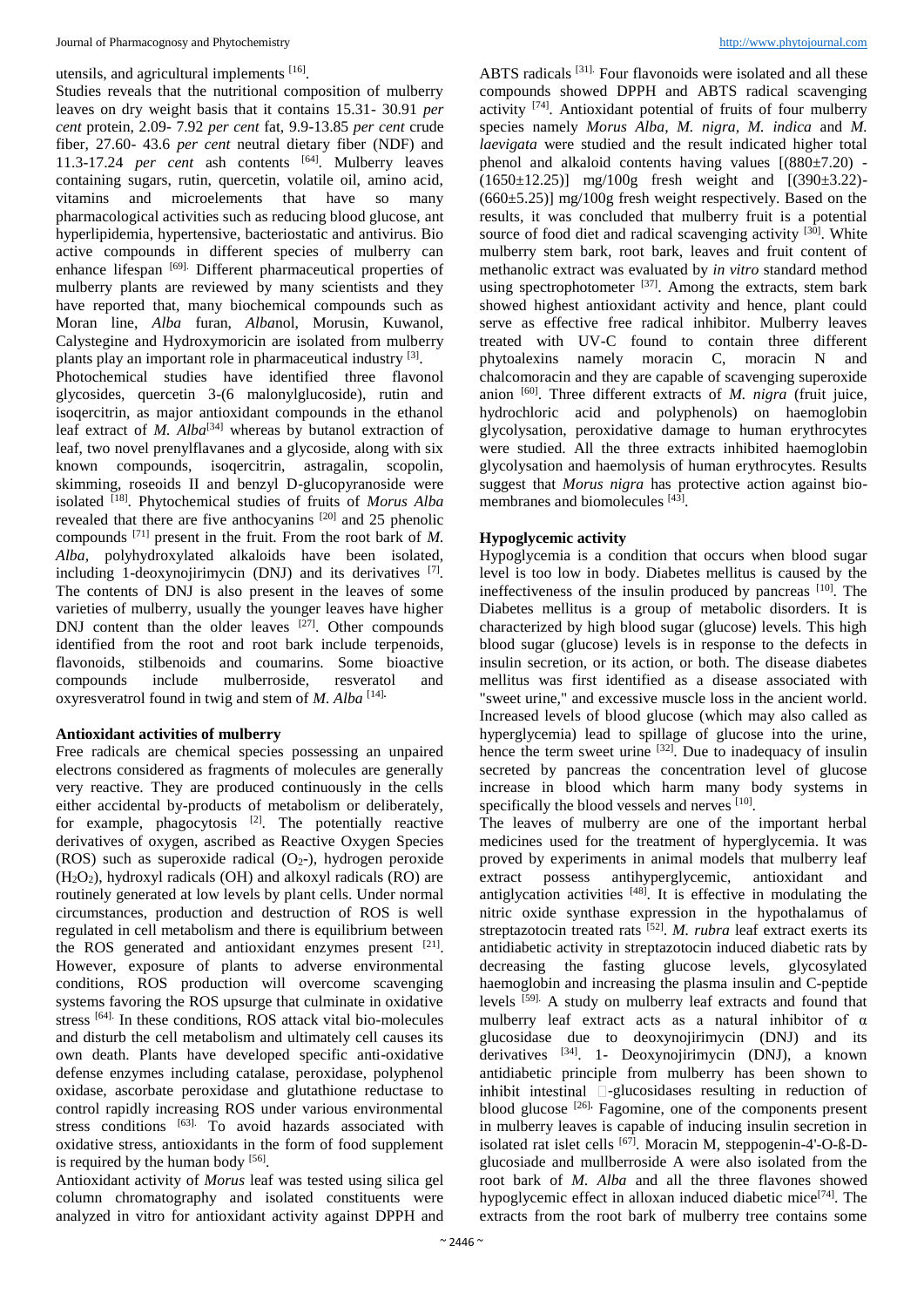components which showed hypoglycemic function, had defensive consequences on pancreatic β cells, obstruct their degeneration and decreased lipid peroxidation [10].

#### **Anti -obesity activity**

Obesity is defined as abnormal or extravagant fat accumulation that extant a risk to health. An obese person has accumulated so much body fat that it might have a negative effect on their health. Obesity is related with the diabetes, hypercholesterolemia, hyperlipidemia, hepatic steatosis, and atherosclerosis and decrease the amount of sugars absorbed has consequences for body weight <sup>[10]</sup>. Researchers suggested that mulberry extract might be beneficial in preventing human diabetes by suppressing intestinal alpha-glucosidase activities [8]. The air dried leaves and fruits of *ficus* and mulberry were examined in ethanol and hexane extract and evaluated against hyperlipidemia by estimating the rate limiting enzyme of cholesterol biosynthesis**.** A short term study on mice was conducted and exhibited an antagonistic action of mulberry extract on melanin concentrating hormone receptor, which help in decrease in body weight. They also suggested that ethanolic extract obtained from mulberry leaves showed antiobesity action on diet-induced mice [10]. Quercetin, the quantitatively major flavonoids glycoside in mulberry leaves effectively suppressed the blood glucose levels  $[34]$ . Daily consumption of mulberry leaves improved hyperglycemia in diabetic rats and reduced oxidative stress in liver [39] .

## **Hyperlipidemia activity**

Hyperlipidemia is a characterized by excess cholesterol and fatty substances in the blood. Hyperlipidemia is a risk factor for heart disease. Diabetes mellitus is related with different kinds of lipid peculiarity. The lipaemia, cholesterol, especially LDL (low-density lipoprotein) and VLDL (Very-low-density lipoprotein) cholesterol are engaged in the growth of atherosclerosis and related abnormalities [5]. *Morus Alba* known for its medicinal properties and traditionally used for hypolipidemic activities. Consumption of MRBF-2 fraction of *M. Alba* L. root bark (70% alcohol extract) may act as potent hypocholesterolemic nutrient and inhibition of LDL antherogenic modifications and lipid peroxidase formation in hypocholesterolemic rats. Moracin present in mulberry leaves are capable of inhibiting lipid peroxidation that strongly indicates their role as scavenger. Mulberroside A prepared from ethanol root extract of *M. Alba* and its aglycone derivative (oxyresveratrol) produced from mulberroside A by enzymatic conversion have been evaluated for their antihyperlipidemic effects in two rat models [14]. Mulberry extract showed the hypolipidemic effects which elevate (Low density lipoprotein receptor) LDLR gene expression and the clearance proficiency of LDL (Low-density lipoprotein) and a decline in the lipid biosynthesis  $[10]$ .

## **Anticancer activity**

Many medicinal plants have anti-bacterial, anti-viral, antiinflammatory, anti-cancer, immuno-stimulatory and antioxidant properties as well as compounds which effect specific organs. The methanolic extract of mulberry leaves shows efficient cytotoxic behavior against cancer cells. They identified many compounds like kuwanon S, 8 granilapigenin, ciclomulberrin, ciclomorusin, morusin, atalantoflavones, kaempherol with the action strong cytotoxic cell lines HeLa, MCF-7 and Hep3B. Anthocyanins isolated from *M. Alba* fruit showed inhibitory effect on invasion and migration of highly metastatic A549 human lung carcinoma cells in dose

dependent manner  $^{[15]}$  &  $^{[46]}$ . Phenolic compounds from mulberry, *M. Alba* (L.) induces *in vitro* anticancer activity in hepatoma cells by cell cycle arrest at G2-M phase and inhibition of topo-isomerase II activity [49] **.** A new galactose binding lectin was also purified from *M. Alba* leaves with cytotoxic activity on human breast cancer (IC50-8.5 μg) and colon cancer cells  $(IC50-16 \mu g)^{[17]}$ . The anthocyanins are a group of phenolic compounds with beneficial effects in reducing the risk of cardiovascular diseases and cancer because of its antioxidant, anti-inflammatory and chemopreventive properties  $[49]$ . Chalcones, a group of aromatic enones from plants, form the central core of a number of biologically important compounds. Investigation on ethanol extract of the leaves of *M. Alba* L. yielded two new chalcone derivatives, morachalcone B and C with potent cytotoxic effects [73]. Between the high content of anthocyanins, vitamin C, vitamin A, and various other polyphenolic and phytonutrient compounds, mulberries are absolutely packed with antioxidants. Antioxidants are the main line of defense against free radicals, which form a dangerous by-product of cellular metabolism and can damage healthy cells, causing them to mutate into cancerous ones. The diverse range of antioxidants found in mulberries means that they can neutralize these free radicals quickly before too much damage is done [32]. Prenylated flavanone, 7, 2*'*, 4*'*, 6' tetrahydoroxy-6 geranyl flavanone separated from ethyl acetate extracts of *Morus Alba* root showed cytotoxic activity against hepatoma cells in rats with an IC50 of 52.8 mg/mL [40]. Further evaluation and clinical trials may reveal the therapeutic potential of *M. Alba* against cytotoxic cells that may help in finding a cheap and easily available source for treatment of cancer and decreasing invasiveness of cancerous cells. Stem bark of *M. wittiorum* was extracted with 95% ethyl alcohol, flavonoids and quercetins present in the bark exhibited selective cytotoxicity against human ovarian cancer and human gastric cancer [68].

#### **Neuroprotective activity**

*Morus nigra* owing to the presence of bioactive polyphenolic compounds such as anthocyanins, flavonoids, stilbene glycosides, lectins, oligosaccharides, unsaturated fatty acids, enzymes, and inhibitors possess pharmacological activities such as antihyperglycemic, anti-inflammatory, and neuroprotective effects [53]. Oxyreservatrol, a natural hydroxystilbene present in mulberry extracts, has been shown to have a neuroprotective effect in the case of neurodegenerative diseases due to oxidative damage such as Alzheimer's disease which is usually marked by cellular damage by high lipid peroxidation and increase in iron and aluminum [58] . Fruit extract of *M. nigra* has neuroprotective effect in inhibition of oxidative stress in the zebrafish brain owing to potent antioxidant properties of mulberry [23]. Mulberry fruit extract when tested against memory impairment and brain damage in animal model of vascular dementia, it was observed that mulberry fruit is potential natural cognitive enhancer and neuroprotectant [12]. Mulberry fruit contains the cyanidin-3-O-β-D-glucopyranoside which prevents the neuronal cell damage. They also suggest that mulberry fruit extracts having neuroprotective properties and prevent the cerebral ischemic damage caused by oxygen glucose deprivation (OGD) in PC12 cells [33].

Studies have demonstrated the beneficial effects of mulberry on the induction of an antioxidant defense system and improvement of memory deterioration in ageing animals  $[62]$ . The beneficial effect of mulberry extract (ME) rich in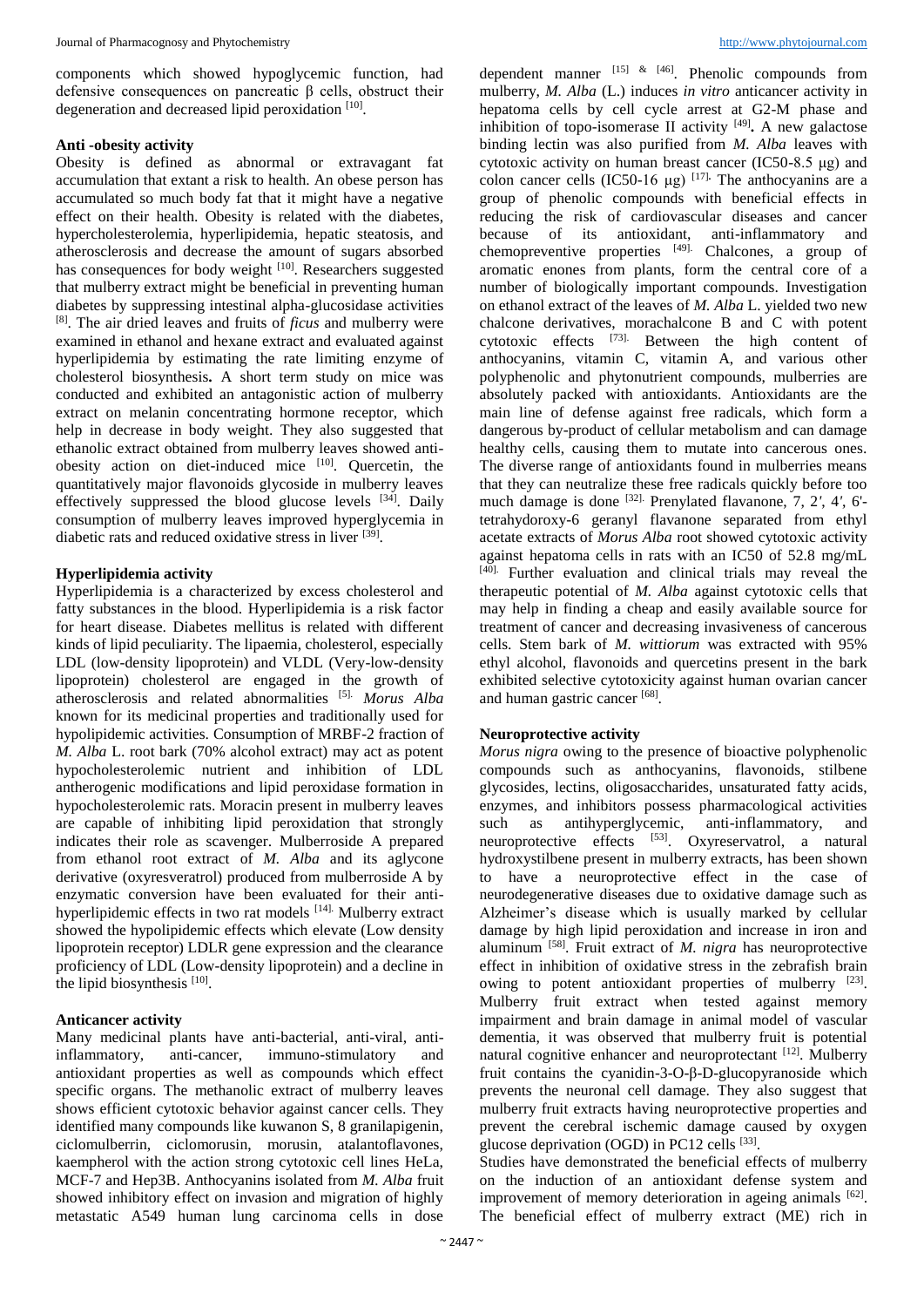phenolics and anthocyanins were evaluated. Six month old senescent- accelerated mice [SAMP8] and [SAMR1] were fed a basal diet supplement with 0.18 and 0.9 *per cent* mulberry extracts for 12 weeks. Mice fed with ME supplement showed significantly less amyloid beta protein and showed improved learning and memory ability. ME treated mice showed higher antioxidant enzyme activity and less lipid oxidation in both liver and brain as compared to control mice [75]. The neuroprotective effect of cyanidine- 3-glucoside (C3G) fraction from *M. Alba* was studied in oxygen deprivation and glutamate induced cell death in rat primary cortical neurons. C3G did not provide a protective effect against glutamate induced cell death, but provide protection against oxygen deprived cell death by maintaining the mitochondrial membrane potential <sup>[11]</sup>. Cholinesterases are key enzymes that play important roles in cholinergic transmission. Eight flavonoids including kuwanon U, kuwanon E, kuwanon C morusin, morusinol displaying cholinesterase inhibitory (both acetylcholine and butyrylcholine esterase) activity were isolated from the root bark of *M. lhou* L. [38] .

### **Against gastrointestinal disorders**

Mulberries are filled with nutrients that are important for our body, including iron, riboflavin, vitamin C, vitamin K, potassium, phosphorous, and calcium. They also contain a significant amount of dietary fiber and a wide range of organic compounds, including phytonutrients, zeaxanthin, resveratrol, anthocyanins, lutein, and various polyphenolic compounds. Dietary fiber can help to improve digestion by bulking up the stool, thereby speeding up the movement of food through the digestive tract, while also reducing occurrences of constipation, bloating, and cramping [32] . *M. Alba* extract significantly reduced the gastric mucosal injury in experimental rats induced by tween 20 and absolute ethanol with marked reduction in the leucocytes infiltration to submucosal layer <sup>[1]</sup>. The oral administration of methanolic extract from *M. nigra* fruits at a high dose (300 mg/kg) can protect gastric mucosa against acidified ethanol-induced acute gastric ulcer in female mice  $[50]$ . The mulberry consumption effectively prevents constipation in mice and is a promising therapeutic candidate for constipation. They also reported that mulberry treatment also increased the concentration of acetic, propionic, butyric valveric and isovaleric acids, increased the abundance of lactobacillus and bifidobacterium in faeces and decrease the abundance of helicobacter and prevotellaceae in faeces<sup>[28]</sup>.

## **Antimicrobial activities**

Infectious diseases accounts for high proportion of health problems in the world. Microorganisms have developed resistance to many antibiotics and as a result, immense clinical problems in the treatment of infectious diseases have been created. To solve this, researchers had identified many antimicrobial substances from medicinal plants including mulberry. The ethanolic extract of *Morus indica* leaf has antibacterial activity against *Staphylococcus aureus* and methalonic extract of *M. indica* leaf has antifungal activity against *Aspergillus niger* and *Penicillium* [51] . The methanolic extract of the bark of *M. mesozygia* as well as its constituents (cycloartocarpesin and different types of moracins) are used for the treatment of infections associated with microorganisms<sup>[41]</sup>. Kuwanon G isolated from the methanol root bark extract of *M. Alba* has been reported to exhibit antibacterial activity against oral pathogens such as *Streptococcus mutans*, *Streptococcus sanguis*, *Streptococcus* 

*sobrinus*, and *Porphyromonas gingivalis*, with the minimum inhibitory concentration (MIC) of  $8 \mu$ g·mL-1<sup>[54].</sup> Prenylated flavonoids isolated from *M. Alba* showed antibacterial, antifungal and antiviral activities [20]. Flavonoids isolated from root bark of *M. Alba viz*., leachianone G and mulberroside C show potent antiviral activity (IC50 1.6 mg.Ml-1) and weak activity (IC50 75 mg. Ml-1) against herpes simplex type 1 virus (HSV-1). Chalcomoracin, a leaf phytoalexine of mulberry tree exhibited considerable antibacterial activity against methicillin-resistant *Staphylococcus aureus* [25] .

### **Against skin diseases**

Melanin is a complex polymer derived from the amino acid tyrosine. Melanin is responsible for determining skin color. Melanin is produced through a multistage chemical process known as melanogenesis, where the oxidation of amino acid tyrosine is followed by polymerization. The melanin pigments are produced in specialized group of cells known as melanocytes**.** Tyrosinase is a copper- containing enzyme present in plant and animal tissues that catalyzes the production of melanin and other pigments from tyrosine by oxidation. It is found inside melanosomes which are synthesized in the skin melanocytes. In humans, the tyrosine enzyme is encoded by the TYR gene. Tyrosinase inhibitors are more important in improving skin to prevent the overproduction of melanin  $[13]$ . Melanin protects from UV induced hyper pigmentation, wrinkling, melasma (Brown patches on skin) and cancer [56]. A number of natural tyrosinase inhibitors have been reported  $[36]$ . Among those, extracts from leaves and root barks of mulberry exhibited high inhibition on the DOPA oxidase activity and antityrosinase activity  $[44]$ . Mulberroside F isolated from the methanol leaf extract of *M. Alba* exhibits anti-tyrosinase activity that is 4.5-fold stronger than kojic acid and has an inhibitory effect on melanin formation in melan-a cells (44)*.*  Oxyresveratrol exhibits an inhibitory activity that is 32-fold stronger than kojic acid [61]**.** *M. Alba* L. leaf extract exhibited potent inhibitory effects on mushroom tyrosinase, mammalian tyrosinase, and melanin synthesis in Melan-a cells [44] . The extract of mulberry (*M. Alba*) from leaves or root barks exhibited free radical scavenging and antioxidant activities thus, it may benefit for depigmentation [4]. TMBC, a chalcone from the stem of *M. nigra* modulated melanogenesis by inhibiting tyrosinase  $^{[76]}$ . Topical applications of mulberroside A, oxyresveratrol, and oxyresveratrol-3-O-glucoside clearly caused de-pigmentation, reduced melanin indices, inhibited tyrosinase activity, and decreased melanin content in UV induced hyperpigmentation in guinea pig skin. Oxyresveratrol and oxyresveratrol-3-O-glucoside more potently inhibited melanogenesis than mulberroside A. This treatment decreased the expression of MITF gene, that are regulating the transcription of proteins involved in melanocyte pigmentation [55]. Mulberroside F isolated from mulberry leaves might be used as a skin whitening agent [13]. Mulberries also boast a high level of vitamin A and vitamin E, along with a range of carotenoid components like lutein, beta-carotene, zeaxanthin, and alphacarotene. All of these elements act as antioxidants that specifically affect the skin, tissue, hair, and other areas of the body where free radicals strike. Mulberries can aid in skin care, reduce the appearance of blemishes and age spots, and keep hair shiny and healthy by preventing the oxidative actions of free radicals [32].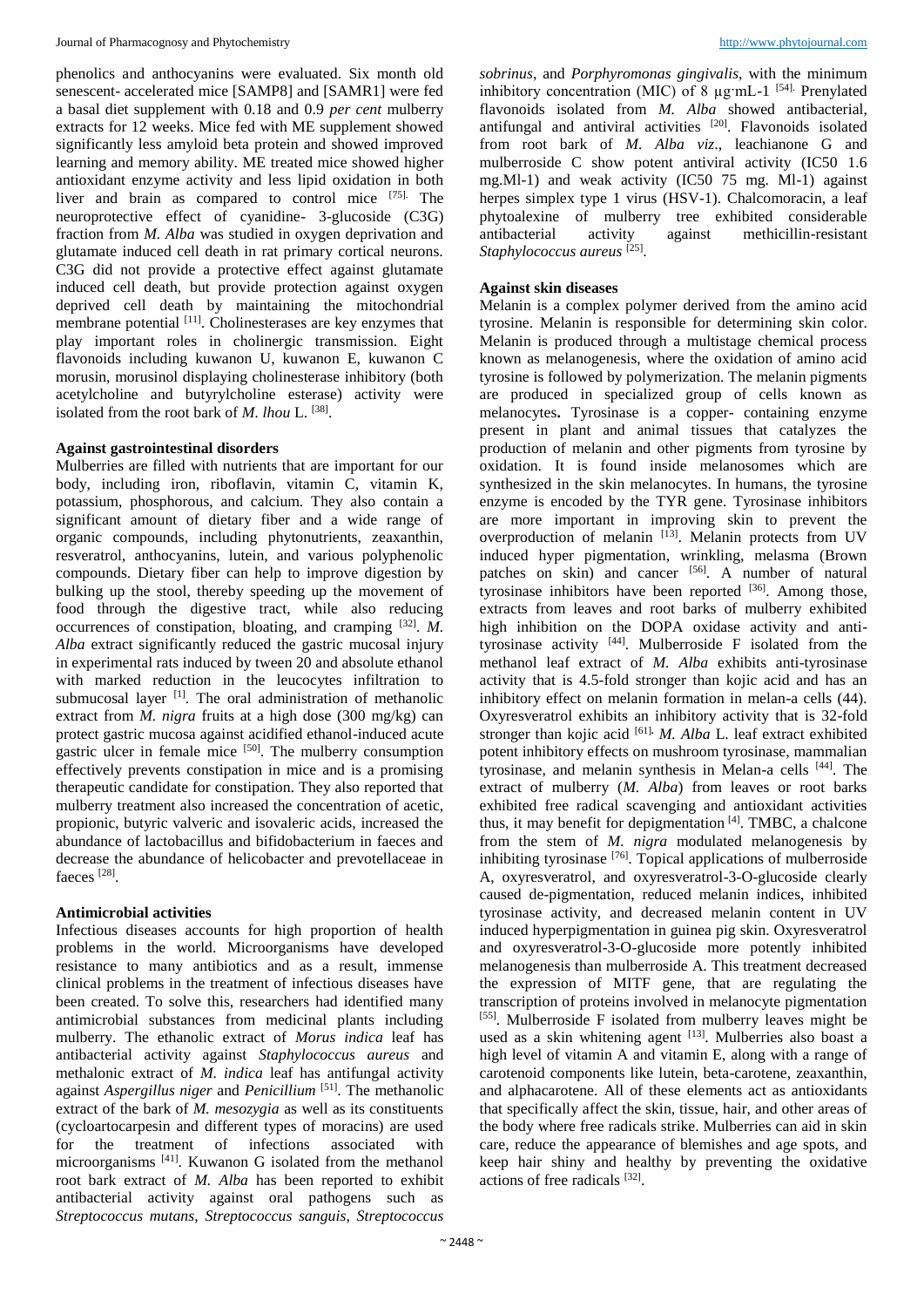### **Conclusion**

Mulberry being the primary food for silkworm *Bombyx mori*  L., supported the silk industry over centuries. Mulberry plant is also considered as the important traditional herbs widely used in medicine from centuries ago. Mulberry is rich in phenols (resveratrol, oxyresveratrol, chlorogenic acid, mulberroside, maclurin and moracins), anthocyanins (cyaniding-3-glucoside, cyaniding-3-rutinoside, geranium-3 glucoside), non-anthocyanin flavonoids(rutin, quercetin, kaempferol-3-rutinoside), alkaloids (DNJ, fagomine) and polysaccharides possess pharmacological properties including antioxidant, antiflammatory, anticarcinogenic, antibacterial, antiviral, anti-obesity, anti-apoptotic, anti-diabetic, neuroprotective activities. The Phytochemical composition varies with the species of *Morus* and the plant part use. However, human intervention studies on the pharmacological activities of mulberry fruits are limited. Therefore, future studies should explore the effect of mulberry fruit consumption on human health and elucidate the detailed compounds.

#### **References**

- 1. Abdulla MA, Ali HM, Ahmed KA, Noor SM, Ismail S. Evaluation of the anti-ulcer activities of *Morus Alba* extracts in experimentally induced gastric ulcer in rats. Biomedical Res*.* 2009; 20:35-39.
- 2. Ajitha M, Rajnarayana K. Indian Drugs. 2001; 38(11):545-553.
- 3. Andallu B, Suryakantham V, Srikanthi BL, Reddy GK. Effect of mulberry (*Morus indica* L.) therapy on plasma and erythrocyte membrane lipids in patients with type 2 diabetes. Clinica Chimica Acta. 2001; 314:47-53.
- 4. Andallu B, Varadacjaryulu N. Antioxidant role of mulberry (*Morus indica* L. cv. Anantha) leaves in streptozoticin- diabetic rats. Clinica Chimica Acta. 2003; 338:3-10.
- 5. Andallu B, Vinay Kumar AV, Varadacharyulu N. Lipid abnormalities in streptozotocin-diabetes: Amelioration by *Morus indica* L. cvSuguna leaves. International Journal of Diabetes Developing Countries. 2009; 29(3):123-128.
- 6. Arabshahi-Delouee S, Urooj A. Antioxidant properties of various solvent extracts of mulberry (*Morus indica* L.) leaves [J]. Food Chemistry. 2007; 102:1233-124.
- 7. Asano N, Oseki K, Tomioka E. N-containing sugars from *Morus Alba* and their glycosidase inhibitory activities [J]. Carbohydrate Res. 1994; 259:243-255.
- 8. Asano N, Yamashita T, Yasuda K, Ikeda K, Kizu H, Kameda Y, Kato A, Nash RJ, Lee HS, Ryu KS. Polyhydroxylated alkaloids isolated from mulberry trees (*Morus Alba* L.) and silkworms (*Bombyx mori* L.). Journal of Agriculture and Food Chemistry. 2001; 49:4208-4213.
- 9. Bae SH, Suh HJ. Antioxidant activities of five different mulberry cultivars in Korea [J]. LWT- Food Science and Technology. 2007; 40(6):955-962.
- 10. Bajpai Saurabh, Rao Bhaskara Vijaya A, Muthukumaran M, Nagalashmamma K. History and active pharmacokinetic principles of mulberry: a review. Journal of Pharmacy. 2012; 2(4):13-16.
- 11. Bhuiyan MIH, Kim HB, Kim SY, Cho KO. The neuroprotective potential of cyanidin-3-glucoside fraction extracted from mulberry following oxygen-glucose deprivation. The Korean Journal of Physiology & Pharmacology*.* 2011; 15:353-361.
- 12. Bihnen NI, Albin RL. The cholinergic system and Parkinson's disease. Behavioural Brain Research. 2011; 221(2):564-73.
- 13. Butt Sadiq Masood, Nazir Akmal, Sultan Tauseef M, Schroen Karin. *Morus Alba L*. nature's functional tonic. Trends in Food Science & Technology. 2008; 19(10):505-512.
- 14. CHAN Wei-Chiang Eric, LYE Phui-Yan, WONG Siu-Kuin. Phytochemistry, pharmacology, and clinical trials of *Morus Alba.* Chinese Journal of Natural Medicine. 2016; 14(1):0017-0030.
- 15. Colonna M, Danzon A, Delafosse P, Mitton N, Bara S, Bouvier AM *et al.* Cancer prevalence in France: time trend situation in 2002 and extrapolation to 2012. European Journal of Cancer. 2008; 44:115-122.
- 16. Datta RK, Sánchez MD. Mulberry for Animal Production. Mulberry cultivation and utilization in India [M]. FAO Animal Production Health Paper, 2002.
- 17. Deepa M, Priya S. Purification and characterization of a novel anti-proliferative lectin from *Morus Alba* L. leaves. Protein and peptide letters*.* 2012; 19(8):839-845.
- 18. Doi K, Kojima T, Makino M *et al*. Studies on the constituents of the leaves of *Morus Alba* L. [J]. Chemical & pharmaceutical bulletin*.* 2001; 49(2):151-153.
- 19. Du J, He ZD, Jiang RW. Antiviral flavonoids from the root bark of *Morus Alba* L. [J]. Phytochemistry. 2003; 62:1235-1238.
- 20. Du Q, Zheng J, Xu Y. Composition of anthocyanins in mulberry and their antioxidant activity [J]. J Food Compos Anal. 2008; 21:390-395.
- 21. Elfalleh W, Tlili N, Nasri N, Yahia Y, Hannachi H, Chaira N. Antioxidant capacities of phenolic compounds and tocopherols from *tunisian pomegranate* (*Punica granatum*) fruits. J Food Sci. 2011; 76:707-713.
- 22. Ercisli S, Orhan E. Chemical composition of white (*Morus Alba*), red (*Morus rubra*) and black (*Morus nigra*) mulberry fruits [J]. Food Chemistry. 2007; 103:1380-1384.
- 23. Erkekoglu P, Baydar T. Acrylamide neurotoxicity. Nutritional Neuroscience. 2014; 17(2):49-57.
- 24. Fang SH, Hou YC, Chao PD. Pharmacokinetic and pharmacodynamic and interactions of morin and cyclosporine. Toxicology and Applied Pharmacology. 2005; 205:65-70.
- 25. Fukai T, Kaitou K, Terada S. Antimicrobial activity of 2 arylbenzofurans from Morus species against methicillinresistant *Staphylococcus aureus*. Fitoterapia. 2005; 76:708-11.
- 26. Hansawasdi C, Kawabata J. Alpha-glucosidase inhibitory effect of mulberry (*Morus Alba*) leaves on Caco-2. Fitoterapia. 2006; 77:568-73.
- 27. Hu XQ, Jiang L, Zhang JG*.* Quantitative determination of 1-deoxynojirimycin in mulberry leaves from 132 varieties [J]. Industrial Crop Production. 2013; 49:782- 784.
- 28. Hu Gen-Teng, Wen Peng, Fu Hui-Zhan, Lin Guang-Yue, Liao Sen-Tai, Zou Yu-Xiao. Protective effect of mulberry (*Morus atropurpurea*) fruit against diphenoxylateinduced constipation in mice through the modulation of gut microbiota. Food and Function. 2019; 10:1513-1528.
- 29. Huo Y, Sánchez MD. Mulberry for Animal Production. Mulberry cultivation and utilization in China [M]. *FAO*  Anim Prod Health Paper, 2002.
- 30. Imran M, Khan H, Shah M, Khan R, Khan F. Chemical composition and antioxidant activity of certain *Morus*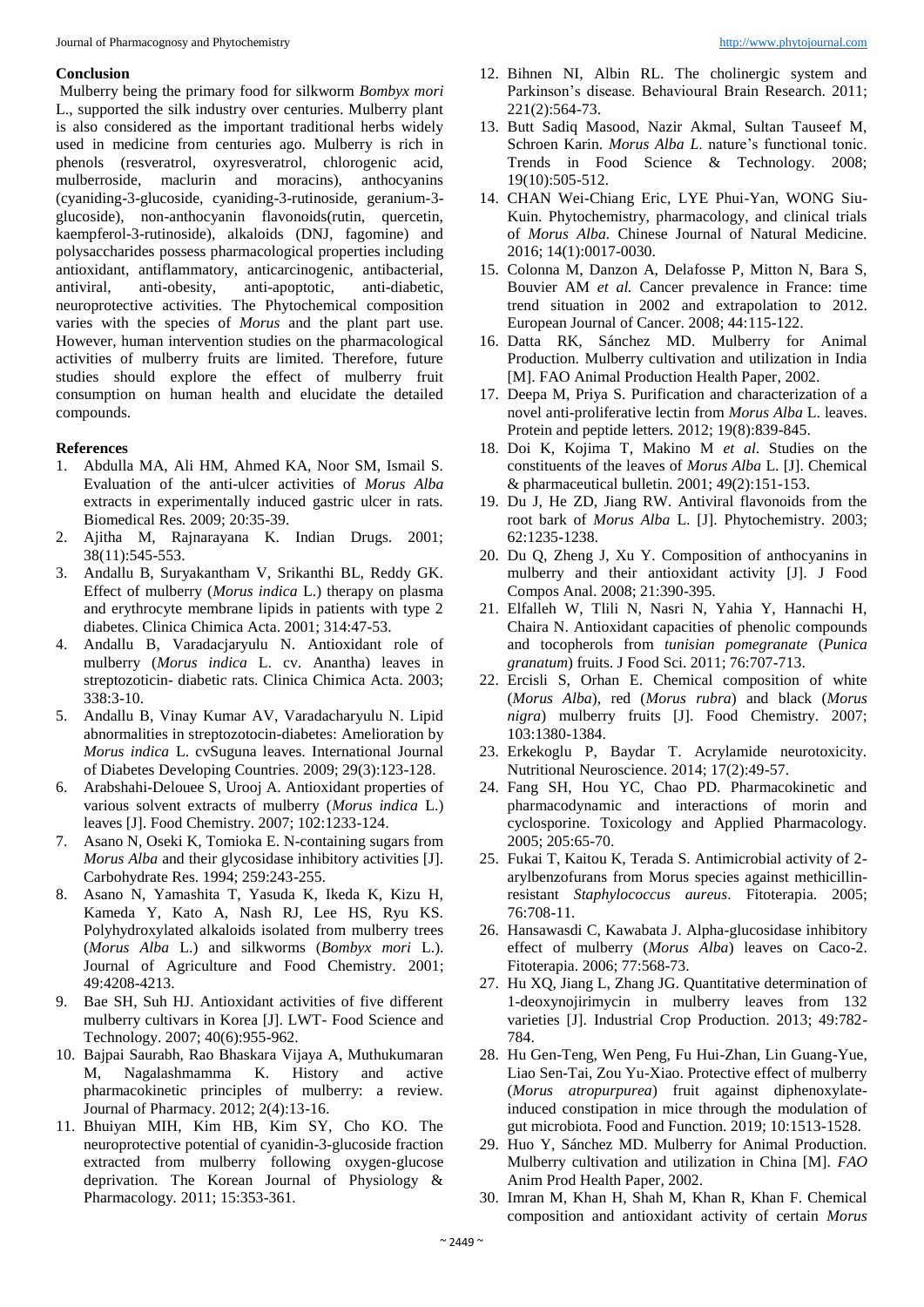species. Journal of Zhejiang University Science. 2011; 11:973-980.

- 31. Jiang YL, Piao HS, Li G. Study on antioxidant activity of constituents from mulberry leaf. Zhong Yao Cai. 2008; 31(4):519-522.
- 32. Kadam Ashok Rutuja, Dhumal Dattatray Nivedita, Khyade Bhimasha Vitthalrao. The Mulberry, *Morus Alba* (L.*)*: The Medicinal Herbal Source for Human Health. International Journal of Current Microbiology and Applied Sciences. 2019; 8(4):2941-2964.
- 33. Kang Tong Ho, Jin Young Hur, Hyun Bok Kim, Jong Hoon Ryu, Sun Yeou Kim. Neuroprotective effects of the cyanidin- 3-O-beta-d-glucopyranoside isolated from mulberry fruit against cerebral ischemia. Neuroscience Letters. 2006; 391(3):122-126.
- 34. Katsube T, Imawaka N, Kawano Y, Yamazaki Y, Shiwaku K, Yamane Y. Antioxidant flavonol glycosides in mulberry (*Morus Alba* L.) leaves isolated based on LDL antioxidant activity. Food Chemistry. 2006; 97:25- 31.
- 35. Katsube T, Yamasaki M, Shiwaku K, Ishijima T, Matsumoto I, Abe K *et al.* Yamasaki Y. Effect of flavonol glycoside in mulberry (*Morus Alba*) leaf on glucose metabolism and oxidative stress in liver in dietinduced obese mice. J Sci Food Agri. 2010; 90:2386- 2392.
- 36. Khan KM, Maharvi GM, Abbaskhan A, Hayat S, Khan MTH, Makhmoor T *et al.* Three tyrosinase inhibitors and antioxidant compounds from *Salsola foetida.* Helvetica Chimica Acta. 2003; 86:457-464*.*
- 37. Khan MA, Rahman AA, Islam S, Khandokhar P, Parvin S, Islam MB *et al.* Rashid A comparative study on the antioxidant activity of methanolic extracts from different parts of *Morus Alba* L. (*Moraceae*). BMC Research Notes. 2013; 6:24.
- 38. Kim GN, Jang HD. Flavonol content in the water extracts of the mulberry (*Morus Alba)* leaf and their antioxidant capacities. J Food Sci. 2011; 76:869-73.
- 39. Kim GN, Kwon YI, Jang HD. Mulberry leaf extract reduces postprandial hyperglycemia with few side effects by inhibiting α-glucosidase in normal rats. Journal of Medicinal Food. 2011; 14:712-717.
- 40. Kofujita H, Yaguchi M, Doi N, Suzuki K. A novel cytotoxic prenylated flavonoid from the root of *Morus Alba*. J Insect Biotechnol Sericol. 2004; 73:113-116.
- 41. Kuete V, Fozing DC, Kapche WFGD, Mbaveng AT, Kuiate JR, Ngadjui BT *et al.* Antimicrobial activity of the methanolic extract and compounds from *Morus mesozygia* stem bark. Journal of Ethnopharmacology. 2009; 124:551-5.
- 42. Kumar RV, Kumar D, Pher R. Varietal influence of mulberry on silkworm, *Bombyx mori* L. growth and development [J]. Int J Adv Res. 2014; 2(3):921-927.
- 43. Lee CY, Cheng HM, Sim SM. Mulberry leaves protect rat tissues from immobilization stress-induced inflammation. Biofactors. 2007; 31(1):25-33.
- 44. Lee SH, Choi SY, Kim H, Hwang JS, Lee BG, Gao JJ *et al.* isolated from the leaves of *Morus Alba* inhibits melanin biosynthesis. Biological and Pharmaceutical Bulletin. 2002; 25:1045-8.
- 45. Machii H, Koyama A, Yamanounchi H. Mulberry for Animal Production. Mulberry breeding, cultivation and utilization in Japan [M]. FAO Anim Prod Health Paper, 2002.
- 46. Martin-Moreno JM, Soerjomataram I, Magnusson G. Cancer causes and prevention: A condensed appraisal in Europe in 2008. European Journal of Cancer. 2008; 44:1390-1403.
- 47. Middleton JRE, Kandaswami C, Theoharides TC. The effects of plant flavonoids on mammalian cells: implications for inflammation, heart disease, and cancer. Pharmacol Rev. 2000; 52:673-751.
- 48. Naowaboot J, Pannangpetch P, Kukongviriyapan V, Kongyingyoes B, Kukongviriyapan U. Antihyperglycemic, antioxidant and antiglycation activities of mulberry leaf extract in streptazotocin induced chronic diabetic rats. Plant Foods for Human Nutrition. 2009; 64:116-21.
- 49. Naowaratwattana W, De-Eknamkul W, De Mejia EG. Phenoliccontaining organic extracts of mulberry (*Morus Alba* L.) leaves inhibit HepG2 hepatoma cells through G2/M phase arrest, induction of apoptosis, and inhibition of topoisomerase IIa activity. Journal of Medicinal Food. 2010; 13:1045-56.
- 50. Nesello LAN, Beleza MLML, Mariot M, Mariano LNB, de Souza P, and Campos a *et al.* Gastroprotective Value of Berries: Evidences from Methanolic Extracts of *Morus nigra* and *Rubus niveus* Fruits. Gastroenterol. Res. Pract*.*  2017; 70(8):96-97.
- 51. Niratker Ravi Chaitali, Preeti and Malti. Antimicrobial activity of leaf extract of *Morus indica* (Mulberry) from Chhattisgarh, Pelagia Research Library*.* 2015; 5(1):28- 31.
- 52. Oh BK, Oh KS, Kwon KI, Ryu SY, Kim YS, Lee BH. Melanin-concentrating hormone-1 receptor antagonism and antiobesity effects of ethanolic extract from *Morus Alba* leaves in diet-induced obese mice. Phytotherapy Research. 2010; 24(6):919-923.
- 53. Padilha MM, Vilela FC, Rocha CQ, Dias MJ, Soncini R, dos Santos MH *et al.* Anti-inflammatory Properties of *Morus nigra* leaves. Phytotherapy Research. 2010; 24:1496-00.
- 54. Park KM, You JS, Lee HY. Kuwanon G: an antibacterial agent from the root bark of *Morus Alba* against oral pathogens [J]. Journal of Ethnopharmacology. 2003; 84:181-185.
- 55. Park KT, Kim JK, Hwang D, Yoo Y, Lim YH. Inhibitory effect of mulberroside A and its derivatives on melanogenesis induced by ultraviolet B irradiation. Food and Chemical Toxicology. 2011; 49:3038-45.
- 56. Pihlanto A, Akkanen S, Korhonen HJ. ACE-inhibitory and antioxidant properties of potato (*Solanum tuberosum*). Food Chemistry. 2008; 109:104-112.
- 57. Priya Sulochana. Medicinal Values of Mulberry- An Overview. Journal of Pharmacy Research*.* 2012; 5(7):3588-3596.
- 58. Rodrigues EL, Marcelino G, Silva GT, Figueiredo PS, Garcez WS, Corsino J *et al.* Nutraceutical and medicinal potential of the *Morus* sp. in metabolic dysfunctions. International Journal of Molecular Sciences. 2019; 20:301-03.
- 59. Sachdewa A, Khemani LD. Effect of *Hibiscus rosasinensis* Linn ethanol flower extract on blood glucose and lipid profile in streptozotocin induced diabetes in rats. Journal of Ethropharmacology*.* 2003; 89:61-6.
- 60. Sharma R, Sharma A, Shono T, Takasugi M, Shirata A, Fujimora T *et al.* Mulberry moracins: Scavangers of UVstress generated free radicals. Biosci Biotechnol Biochem. 2001; 65(6):1402-1405.